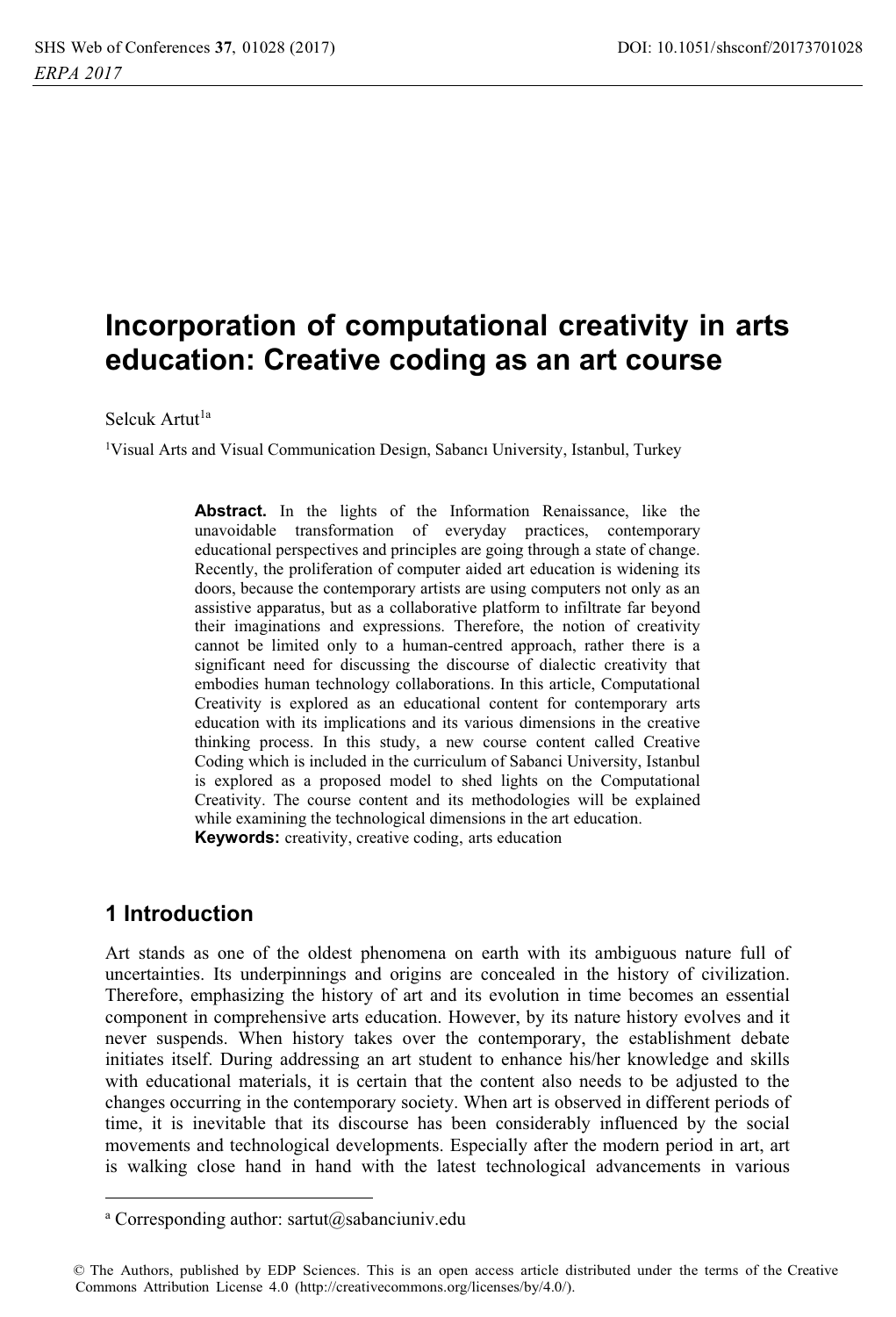dimensions including kinetic art, video art, computer art etc. Several contemporary artists, whose numbers are notably increasing day by day, are creating unique art works with using new possibilities provided by technology.

Because of the Information Renaissance, with the use of Internet, we are exposed to a proliferation of information from various dimensions. Currently education systems are undertaking a structural transformation while considering the changing role of the educator as the primary source of influence. In this technological climate, to what extent should the art students be educated in this kind of technological exposition? How should the computational creativity be integrated in art education as a new apparatus to make distinct forms of art?

Today artists are not only using technology as an apparatus to enhance their artistic expressions, but to explore hidden dimensions in the formalization of art [1]. According to Flusser [2] we are going through a post-historical age with the extensive inclusion of Technical Images. As opposed to traditional paintings, by technical images Flusser includes works of photograph, films, videos, television screens and computer terminals of which all belong to a certain technological progress and innovation in recent history. These new forms of technological art disciplines have been widely acknowledged and utilized by the art scholars; therefore, the art education based on these disciplines have also been welcomed in art schools to a notable extent. While examining the contemporary methods in art education, the core subject of the ontological definition of art should be reconsidered under the existing conditions. We also need to address questions towards the role of the artist in the creativity process while using technological apparatuses.

#### 2 Exposition of computational art

The computers become widely available to masses in the 1980s and onwards [3]. Back then there was a limited group of engineers and scientists who became experts in computer programming and their main purpose was to be dealing with solving complex problems in their field of expertise. In the following years when game industry was to take a leap towards becoming a powerful attraction for the computer users, computers became a medium of interest for expressing art into digital forms. Many game developers started to not only focusing on the game logic but also interested in building visually appealing elements. However, the game industry can be considered only as one component of the related influences on computational art. Additionally we may include some procedural art making examples in the forms of performance art, music, painting etc. that are taking place in the 1950s and onwards. As an example, in Alvin Lucier's famous performance (1969) "I am sitting in a room" we are observing Lucier to repeatedly recording himself inside a studio while replaying the previous recording of himself. This performance illustrates a recursive structure which is widely observed in most computational art pieces. In the same manner, recursive algorithms are widely observed in Computer Programming implementations such as fractals, 1-tree systems, etc. [4]. Likewise, some computer programmers were interested in creating algorithms that would simulate and replicate a form of nature in a programming environment, and some contemporary artists were also significantly influenced by these automatic creative skills built by computational operations. Even though it is not possible to track the earliest, Frieder Nake, Manfred Mohr, George Nees, John Whitney are regarded as early pioneers in digital computer art who were exhibiting their art pieces in acknowledges venues. According to Francesca Franco, computer art was introduced in the mid-1950s to early 1960s as a mainstream genre [5, 6]. Individual examples of using digital computers and programming to create works of art may follow, but Cybernetic Serendipity exhibition that took place at the Institute of Contemporary Arts (ICA) in London (1968) would be considered as one of the early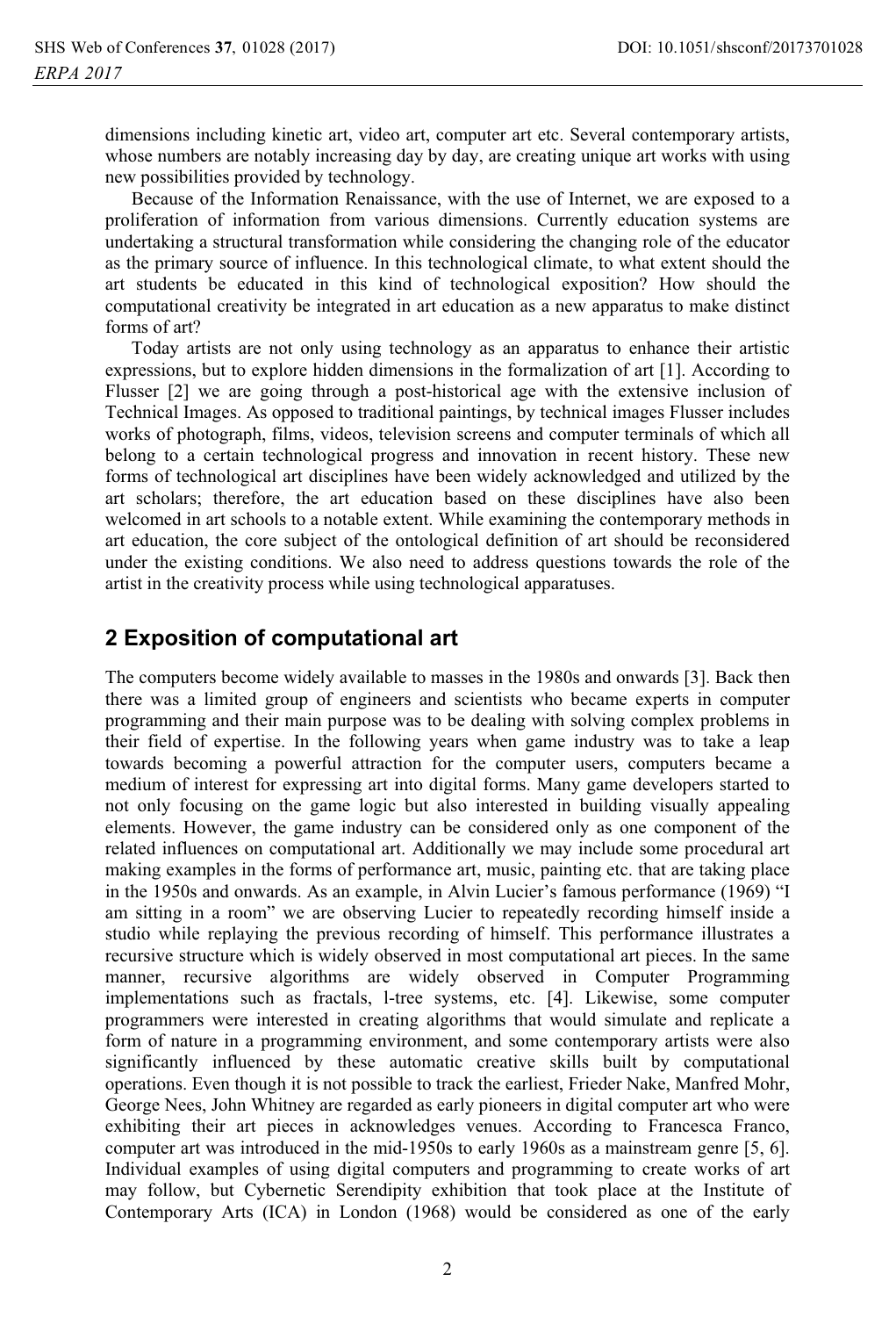examples for a group show that gathers several artists who are affiliated with the use of computation in their creation of artworks.

With the influence of Information Renaissance, computational forms have been inserted in the traditional art forms. Therefore, some main art attractions such as biennials, art fairs and museums such as Art Basel, Art Hong Kong have started to welcome art works with computation influences. Alternatively, we may also observe the new formation of art foundations and events focusing around the theme of computational creativity with announcing names such as Computer Art, New Media, Electronic Arts, Media Arts etc. Here below is a brief list of most well-known events organized around the idea of computational art forms:

| Name of the Event                              | Location             |
|------------------------------------------------|----------------------|
| ISEA International Symposium on Electronic Art | in various countries |
| Prix Art Electronica                           | Austria              |
| Kikk Festival                                  | Belgium              |
| <b>Enter Festival</b>                          | Czech Republic       |
| Transmediale                                   | Germany              |
| Dutch Electronic Art Festival                  | The Netherlands      |
| Resonate                                       | Serbia               |
| Sonar                                          | Spain                |
| One dot Zero                                   | <b>UK</b>            |
| File                                           | <b>Brazil</b>        |
| Sight and Sound                                | Canada               |
| New York Electronic Arts Festival              | <b>USA</b>           |
| Japan Media Arts Festival                      | Japan                |

Table 1. Acknowledged computational art events, festivals and exhibitions.

When art is to be integrated with technological factors, physicality of art needs to be reconsidered within the limits of its reflections. For instance, if the art considered reflects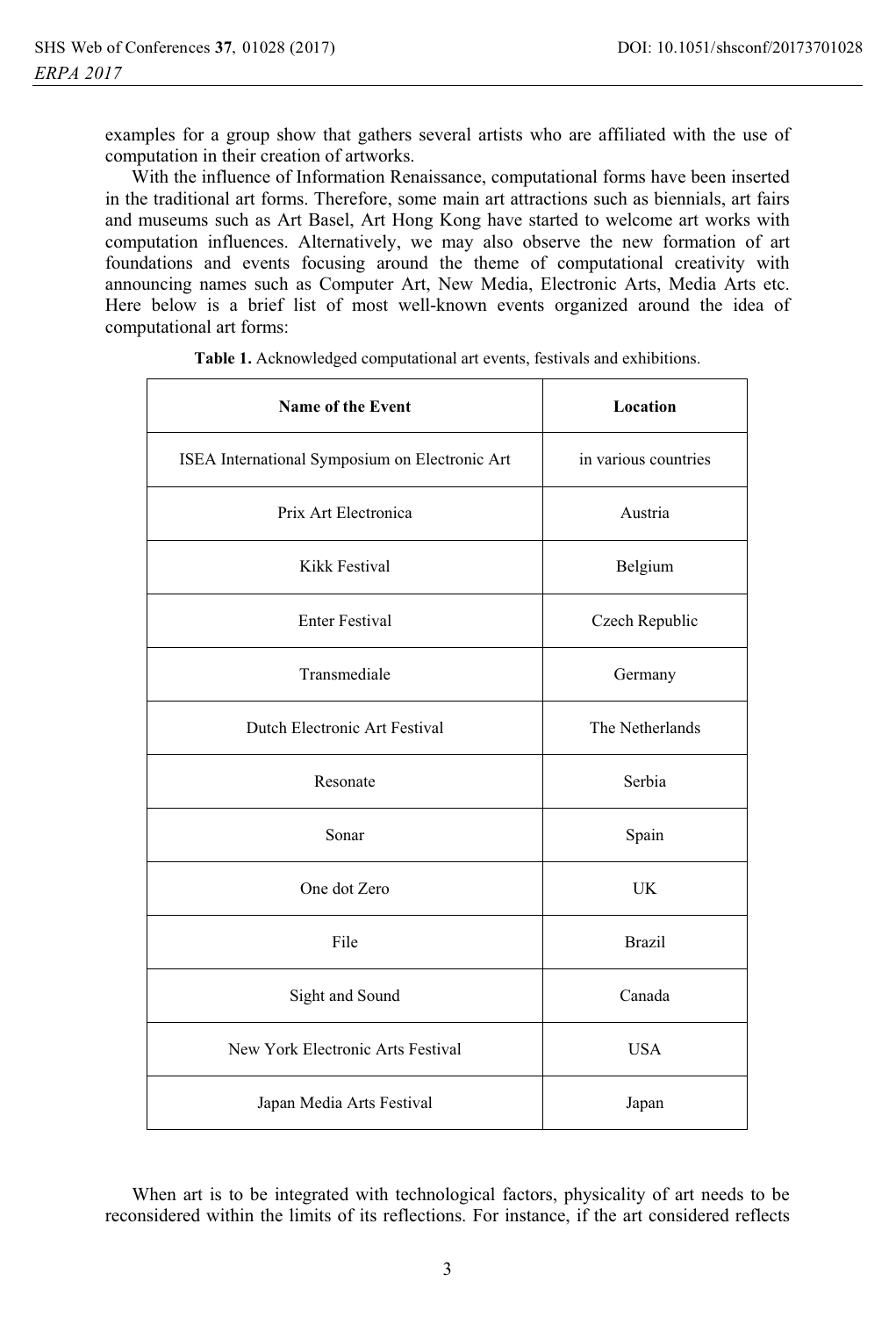its properties in the digital realm with using software only, it becomes immaterial to a certain degree. The artworks' exhibiting standards are to be reconsidered as well. According to Xiaobo [7] when we are talking about an interaction between a human and a system three aesthetic criteria needs to be elaborated; 1) Addressing to all senses, not only visually 2) Extension of Temporal Relations 3) Comprehensive Experience. As a result, if we are to be introducing use of technology or to be more specific use of computation, the traditional frameworks in art education needs to be reconsidered extensively.



Fig. 1. Xiabo's interaction framework between a human and a system

#### 3 Teaching computational skills for art students

In the recent years, there has been a wide interest in building interdisciplinary curriculums in the education programs. According to World Economic Forum's Report [8] on 10 skills you need to thrive in the Fourth Industrial Revolution, "Creativity" has been listed as the 10th in year 2015, successively "Creativity" has been listed as the 3rd for the year 2020. One aspect of such a need is that the new generations are heavily bombarded with technological tools, and computer becomes a common ground to integrate multiple skills in a single environment. Therefore, we have turned out to be rapid task switchers or multitaskers while working on our engagements. Students have eager to explore various interests and a standardized education system has difficulties in accommodating these demands. Same issues would be addressed to art education as well. Using computational skills in the process of art making is a contemporary issue. However, there is an increasing interest in teaching computational creativity skills in various schools of visual art, music, design and architecture [9]. Furthermore, creativity is not only treated as a means of human only production.

When Sabanci University in Istanbul was established in 1994 its philosophy was based on adopting an interdisciplinary approach of "learning to learn" to cultivate knowledge, support education and facilitate social advancement [10]. In the same manner, Visual Arts and Visual Communication Programme offers interdisciplinary courses to students from various disciplines including humanities and arts, social sciences, and natural sciences. Therefore, class environment becomes a medium where people from different interests are met and new explorations are to be foreseen. In this article, a new course opening titled VA345 Creative Coding is to be introduced and its content will be elaborated below.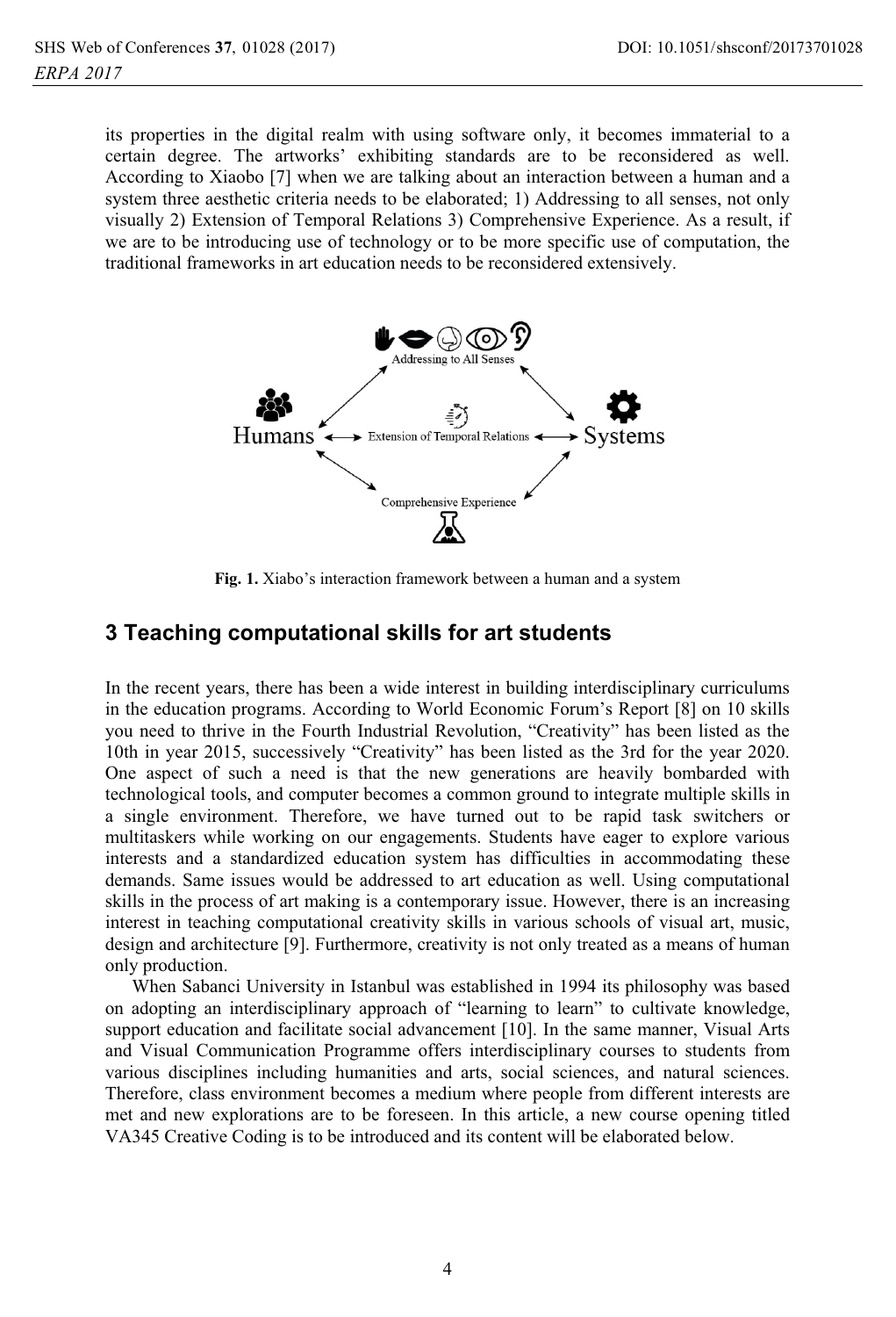# 4 Building a creative coding course

VA345 Creative Coding course explores code at a conceptual level with the aim of using computation as an expressive and creative tool. It addresses topics such as generative audio-visuals, computational art, scripting for common media tools. The structure is based on experiential learning with utilizing projects on themes. Students who have backgrounds and needs from various disciplines are treated equivalent in terms of their abilities and skills. Here below is the weekly course content;

| <b>Teaching Period</b> | <b>Course Content</b>                                   |  |
|------------------------|---------------------------------------------------------|--|
| Week 1                 | Introduction, Course Objectives, Students' Expectations |  |
| Week 2                 | Automatons                                              |  |
| Week 3                 | Algorithmic Forms in Art                                |  |
| Week 4                 | Processing.org Programming Platform                     |  |
| Week 5                 | Conditions, Iteration, Looping                          |  |
| Week 6                 | Arrays, Lists, Classes                                  |  |
| Week 7                 | Midterm Project                                         |  |
| Week 8                 | Typographical Design by Coding                          |  |
| Week 9                 | Fractals / L-Tree Systems / Recursions                  |  |
| Week 10                | Particle Systems                                        |  |
| Week 11                | Playing with Sound                                      |  |
| Week 12                | <b>Computer Vision</b>                                  |  |
| Week 13                | <b>Exhibition Production</b>                            |  |
| Week 14                | <b>Exhibition Production</b>                            |  |

Table 2. VA345 Creative Coding Weekly Contents.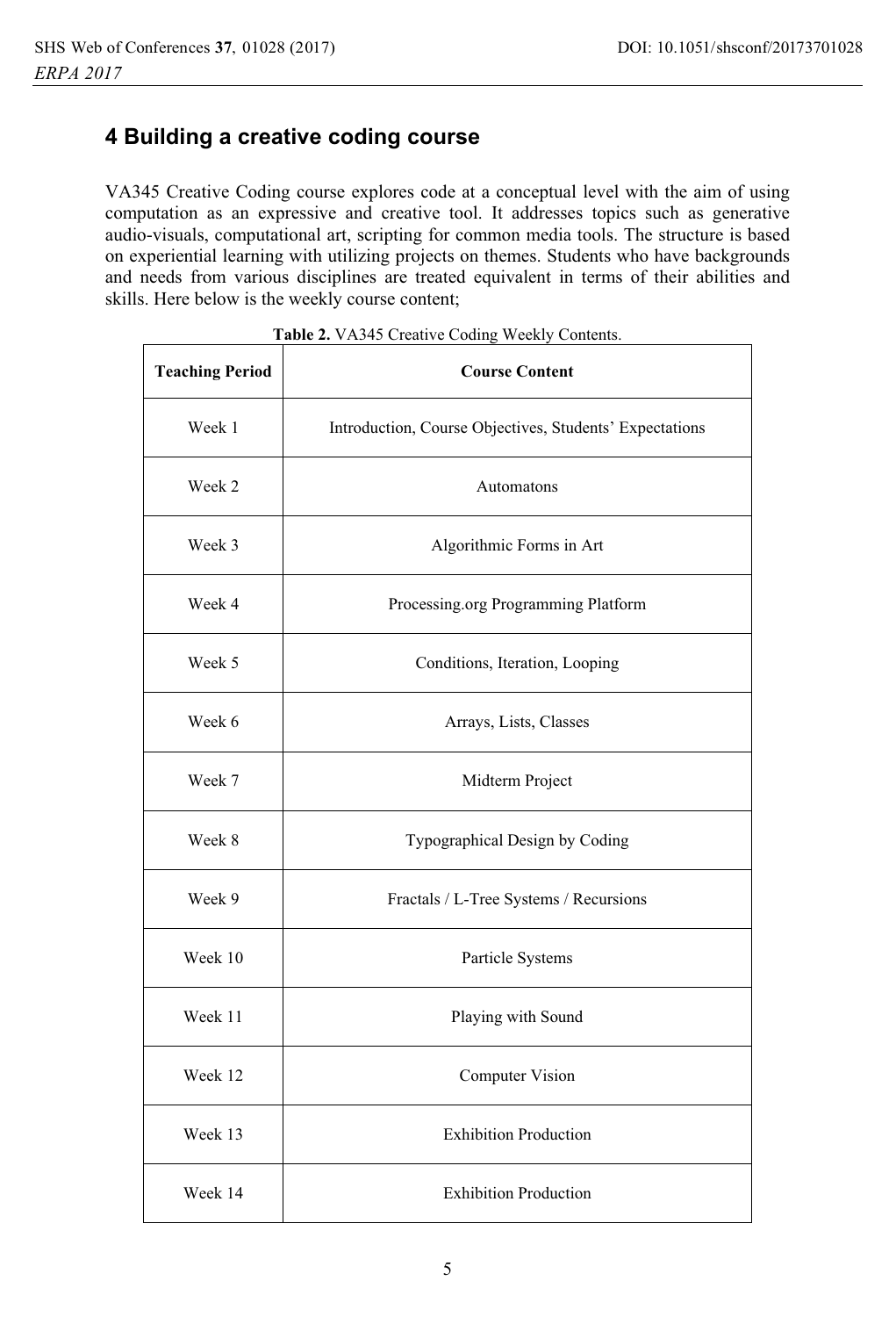VA 345 Creative Coding assumes coding not only as a programming paradigm on a flat screen, but rather it aspires to explore computational thinking in all reflections including even building physical systems with no use of computer at all. Each week a new Computational Artist's artworks are brought to class to familiarize students with contemporary examples. Works of artists such as Joshua Davis, Aaron Koblin, Casey Reas, Sougwen Choung, Joachim Sauter, Theo Jansen, Karsten Schmidt, Golan Levin and Alexandor Randon will be discussed during the class hours. As an introduction finding a proper definition for Creativity is examined, thus following questions would arise including "How do we incorporate creativity in computational disciplines?". To establish strong links to find out these inquiries, a history of Computational Arts is studied with watching Casey Reas' Gray Area Festival presentation "History of the Future, Art & Technology from 1965 - Yesterday". Second week focuses on Automatons as self-operating systems. Since automatons are built to be following calculated set of rules to succeed an operation, their systems are of interest for analysing the determination of a procedure to be utilized. History of Automatons is introduced by screening "Pierre Jacquet-Droz's Androids" documentary. Mark Sussman describes automatons as dramaturgical hybrid of theatre, magic, and science, similarly the subject is an essential component of how a mental labour is transformed into a mechanization [11]. To exemplify the creative process behind the automatons, the students are given a automaton project to be built with use of simple cardboards and handcraft tools. Next theme in the course content is Algorithmic Forms in Art. During this week students are introduced to several examples of how algorithm turns ideas into complex, abstract visuals. Even though examples presented will be outcomes of programming frameworks, the students will still not be introduced to computer programming environments until the fourth week. On the contrary, the students will be required to build a mechanical Harmonograph with use of wooden structures. With the use of oscillations in its movements, Harmonograph creates complex geometric images. In week 4, students are introduced to gain basic programming skills with the use of Processing Programming Framework. Processing embodies software paradigms to handle creation of visual form, motion and interaction [12].



Fig. 2. First steps in building a computational system

When basic insight is introduced, students will be motivated to construct more complex projects with the use of Loops, Iterations, Arrays, Lists and Conditionals. Next in the agenda typographic elements will be explored and an assignment based on building a design project will be provided. Students will be informed to learn the main principles and properties that construct a type-face so that they would be able to deconstruct and construct experimental approaches to accomplish artistic tasks. Later in the course Fractals, L-Tree Systems will be studied as a recursive approach towards creating complex forms with the use of simpler ideas. In week 10, the particle systems are elaborated with discussions evolving around multiplication and pattern registration. Basic sound use is included to